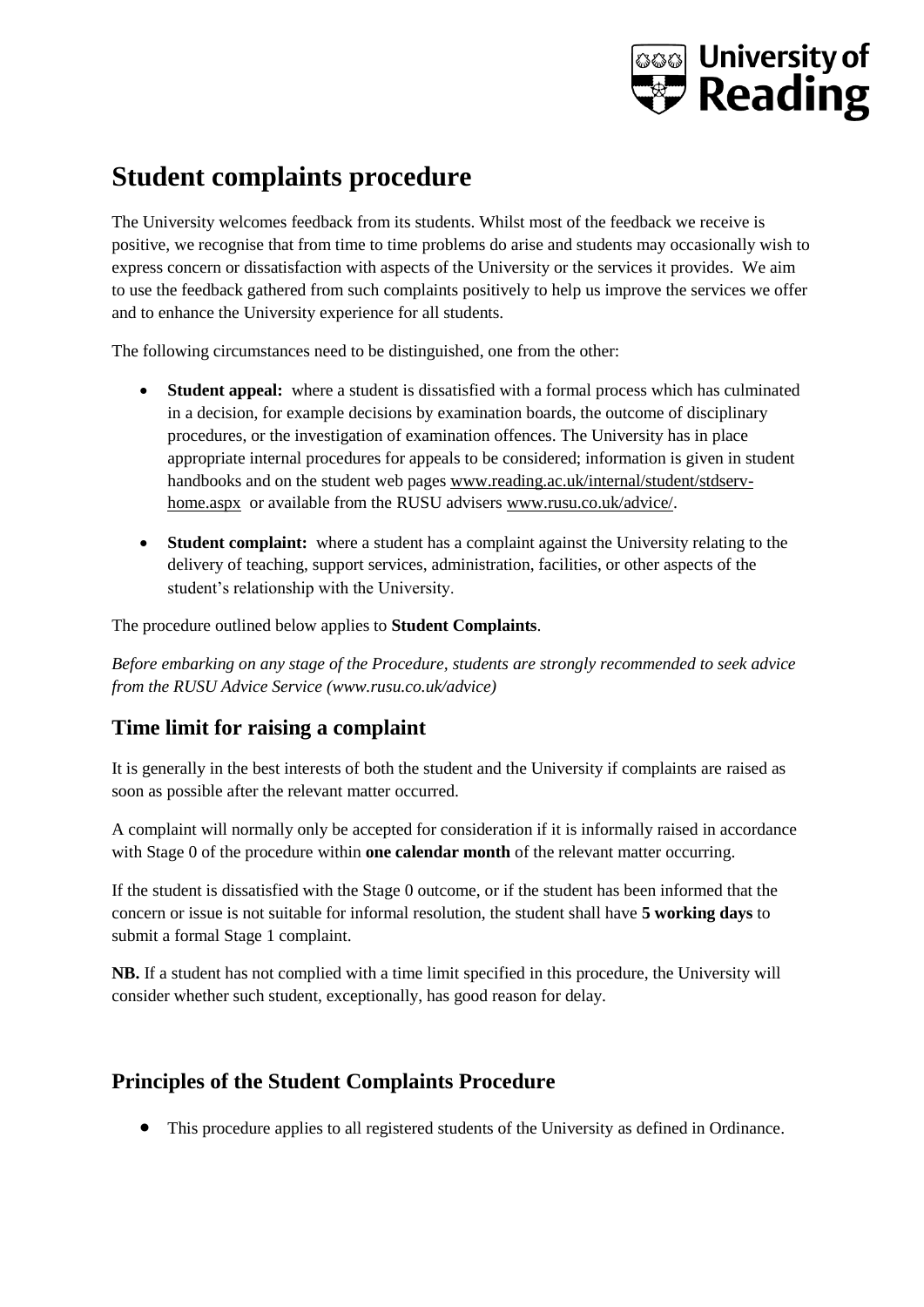- Any student who makes a complaint in good faith will not be adversely affected by the fact of the complaint, whether or not the complaint is upheld.
- The student will have a fair opportunity to present their complaint and will be provided with clear reasons for the outcome of each stage of the procedure.
- It is generally in the best interests of both the student and the University to resolve issues and concerns at Stage 0, the least formal and lowest stage of the Procedure.
- The University will endeavour to manage the student's expectations of the process at all stages of the procedure.
- A group of students may jointly raise a complaint.
- A complaint made anonymously will only be considered under exceptional circumstances, and where the nature of the complaint makes an investigation appropriate.
- Disputes regarding matters of academic judgment will not be considered under the Student Complaints Procedure.
- The University will implement reasonable adjustments to the procedure where appropriate.

### **Advice and guidance for students**

Students are encouraged to seek independent and confidential advice from the Advice Service in Reading University Students' Union. http://www.rusu.co.uk/advice/

The complainant may be accompanied by a 'friend' to any meeting or interview. The friend shall be, unless otherwise agreed by the person authorised to consider the complaint, a currently registered student, a member of the Academic Staff of the University, a RUSU Student Officer, or a member of the RUSU Advice Service team. If a student is unable to attend in person, they may attend via teleconference.

### **Expected conduct during the procedure**

All students are expected to maintain good conduct, in accordance with the University's Regulations for Student Conduct, during the procedure.

In exceptional circumstances, the University reserves the right to terminate the consideration of a complaint as outlined in the [Procedures for dealing with frivolous and vexatious complaints in appeal](http://www.reading.ac.uk/web/FILES/cqsd/Final_-_Unacceptable_behaviour_when_dealing_with_student_complaints_and_appeals_of_results.pdf)  [of results and student complaints.](http://www.reading.ac.uk/web/FILES/cqsd/Final_-_Unacceptable_behaviour_when_dealing_with_student_complaints_and_appeals_of_results.pdf)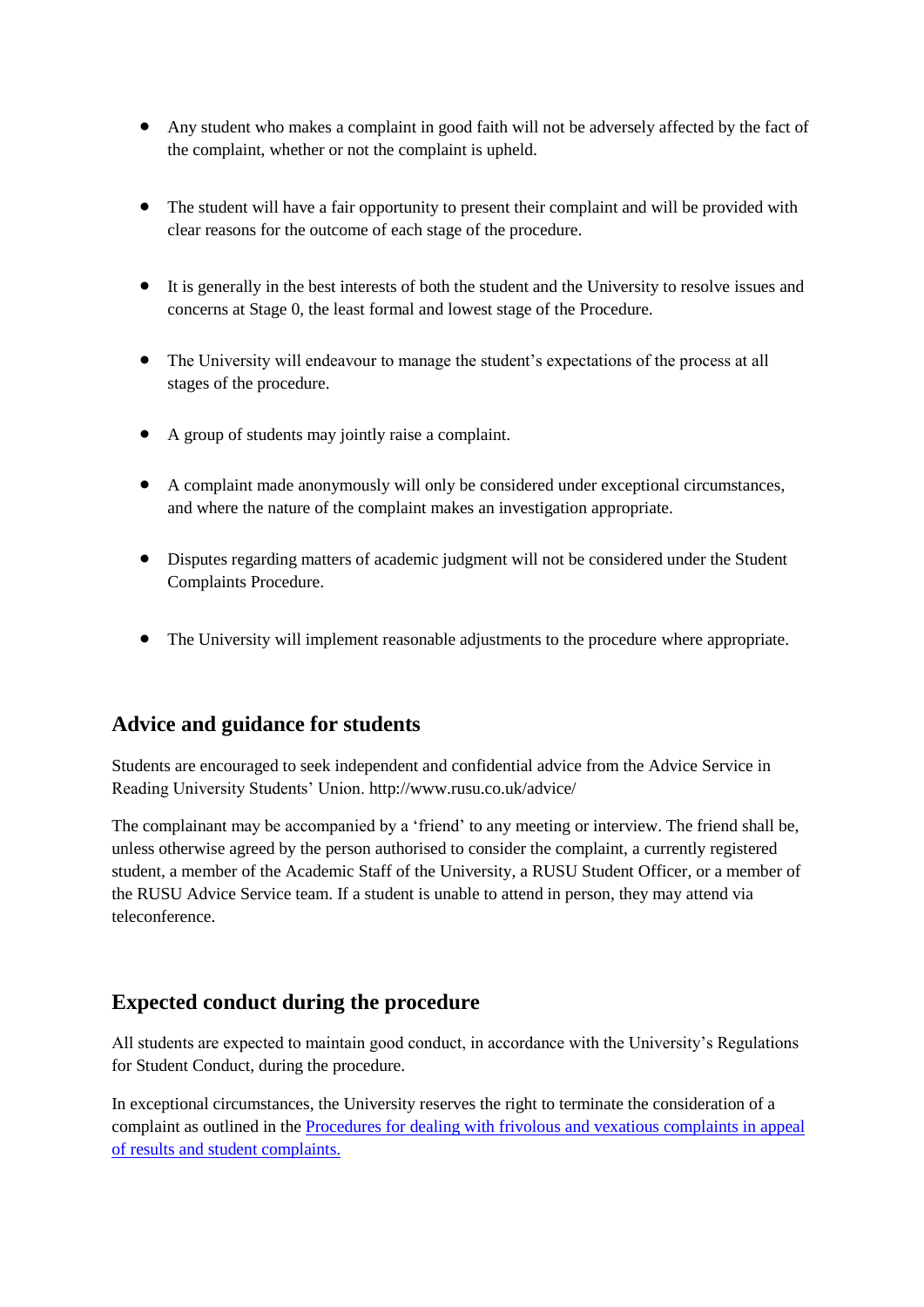All parties are expected at all stages to maintain appropriate confidentiality. However, details of a complaint may need to be shared with relevant colleagues to enable a full investigation to be carried out.

Staff and students asked to provide any information or documents are expected to co-operate with the University in its investigation.

The Student Complaints Procedure is not a disciplinary procedure, although an upheld complaint may give rise to such a procedure. The University may decline to settle the complaint while any matter intrinsic to it is the subject of disciplinary or other formal procedures within the University.

## **Student Complaints Procedure**

*NOTES: Before embarking on any stage of the Procedure, students are strongly recommended to seek advice from the RUSU Advice Service www.rusu.co.uk/advice/*

*For students on Henley Business School programmes, references throughout this Procedure to 'Head of School' should be taken to refer to the relevant Head of Programme*

#### **Stage 0: Informal early resolution stage**

- 0.1 The purpose of Stage 0 is to swiftly address issues or concerns on an informal basis.
- 0.2 The University expects that the majority of issues and concerns can be resolved informally at Stage 0 through discussion and negotiation between the student and staff at the point closest to where the matter originated.

0.3 To tell informally the University about an issue or concern, the student should email the relevant member(s) of staff from their University email account.

- 0.4 The student should:
	- be specific about the problem;
	- describe the problem succinctly;
	- provide supporting documentary evidence where available and appropriate;
	- state the outcome requested be clear and realistic;
	- if unsure who to contact, email student complaints @ reading.ac.uk.

0.5 If requested by the student, the relevant staff member(s) will arrange to promptly meet with the student to discuss the issue or concern.

0.6 Stage 0 will normally result in one or more of the following outcomes:

- 1. a solution to the student's issue or concern;
- 2. an explanation where the desired outcome cannot be achieved;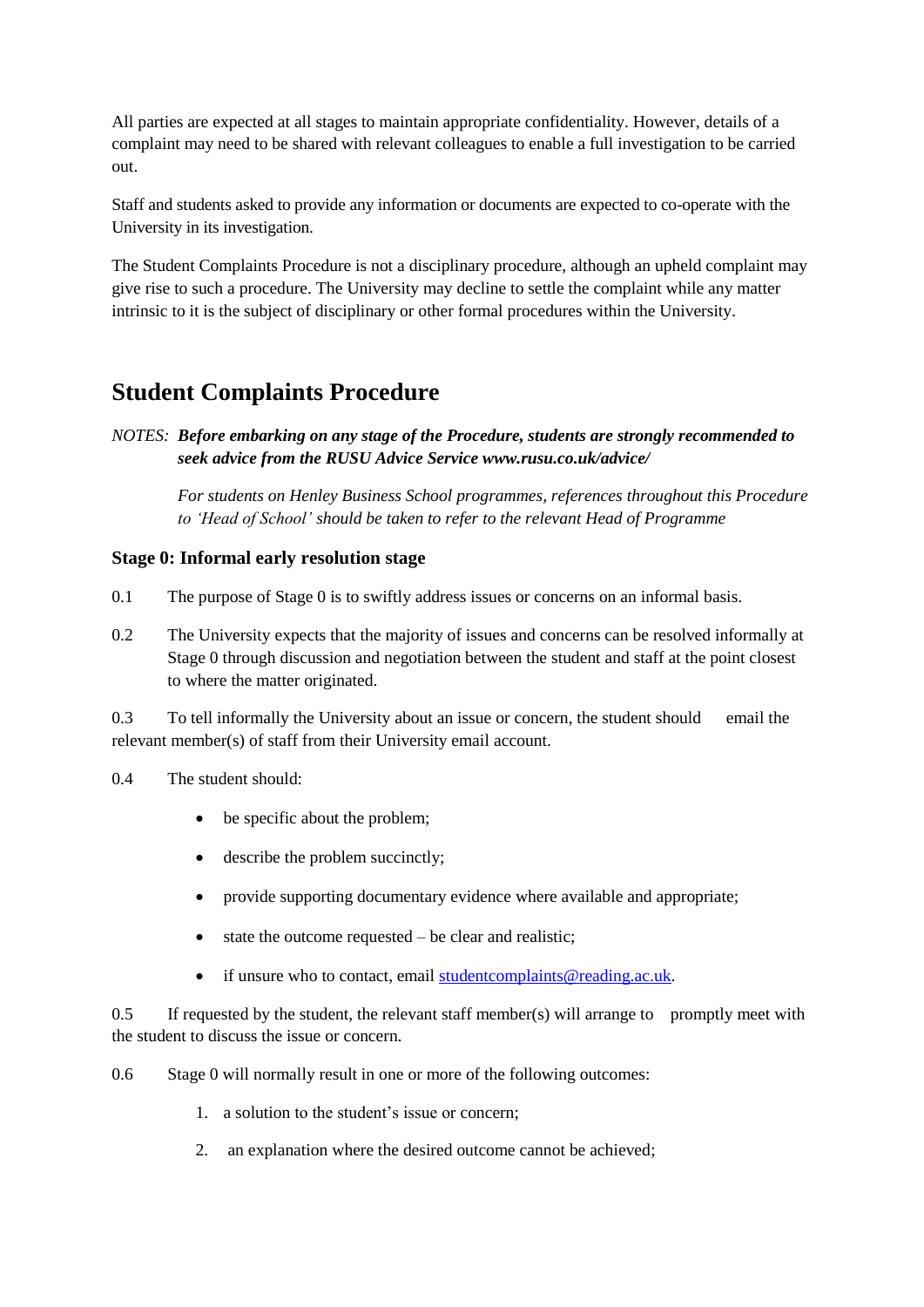- 3. an apology, where it is appropriate to do so;
- 4. the University may deem that it is not appropriate to consider the issue or concern informally, and direct the student to submit a formal Stage 1 complaint within 5 working days.

Examples of reasons why the University may deem that the issue or concern is not suitable for informal consideration includes, but is not limited to:

- a) If a detailed investigation is required;
- b) If the student is seeking a financial outcome;
- c) If it is not appropriate to grant the outcome the student is seeking on an informal basis;
- d) If the complaint is of a sufficiently serious nature.

0.7 Where it is reasonable to do so, or at the request of the student, the staff member should issue a written outcome of this stage of the procedures within five working days.

0.8 If the student is dissatisfied with the Stage 0 outcome and the student wishes to pursue the matter as formal complaint, or if the University has deemed that it is not appropriate to consider the issue or concern informally, the student should submit a formal complaint by submitting a Stage 1 complaint form no later than **five working days** after receiving the Stage 0 outcome. Section 1.1 of this procedure explains how a student can submit a formal complaint.

#### **Stage 1: Raising a formal complaint**

- 1.1 To submit a formal Stage 1 complaint, the complainant must complete the Stage 1 complaint form [\(www.reading.ac.uk/web/FILES/qualitysupport/Complaint\\_Form\\_-](http://www.reading.ac.uk/web/FILES/qualitysupport/Complaint_Form_-_Stage_1.docx) \_Stage\_1.docx ) and email it to student complaints @reading.ac.uk from their University email account.
- 1.2 A student may submit a Stage 1 complaint form:
	- a. if the student is not satisfied with the outcome of Stage 0; OR
	- b. if the University has informed the complainant that it is not appropriate to consider the issue or concern informally, and the University has directed the student to submit a Stage 1 formal complaint, as described in section 0.6 of this procedure.
- 1.3 A Stage 1 complaint form will only be considered if it is received within 5 working days from the Stage 0 outcome, or within 5 working days from informing the student that the issue or concern is not suitable for informal consideration.
- 1.4 If the student has not engaged in Stage 0 of the procedure, the Student Complaints and Discipline Officer may refer the student to Stage 0 if it is appropriate to do so. Examples of reasons where it might not be appropriate to consider an issue or concern at Stage 0 are listed in Section 0.6 of this procedure.
- 1.5 Information to be entered on the Stage 1 complaint form includes: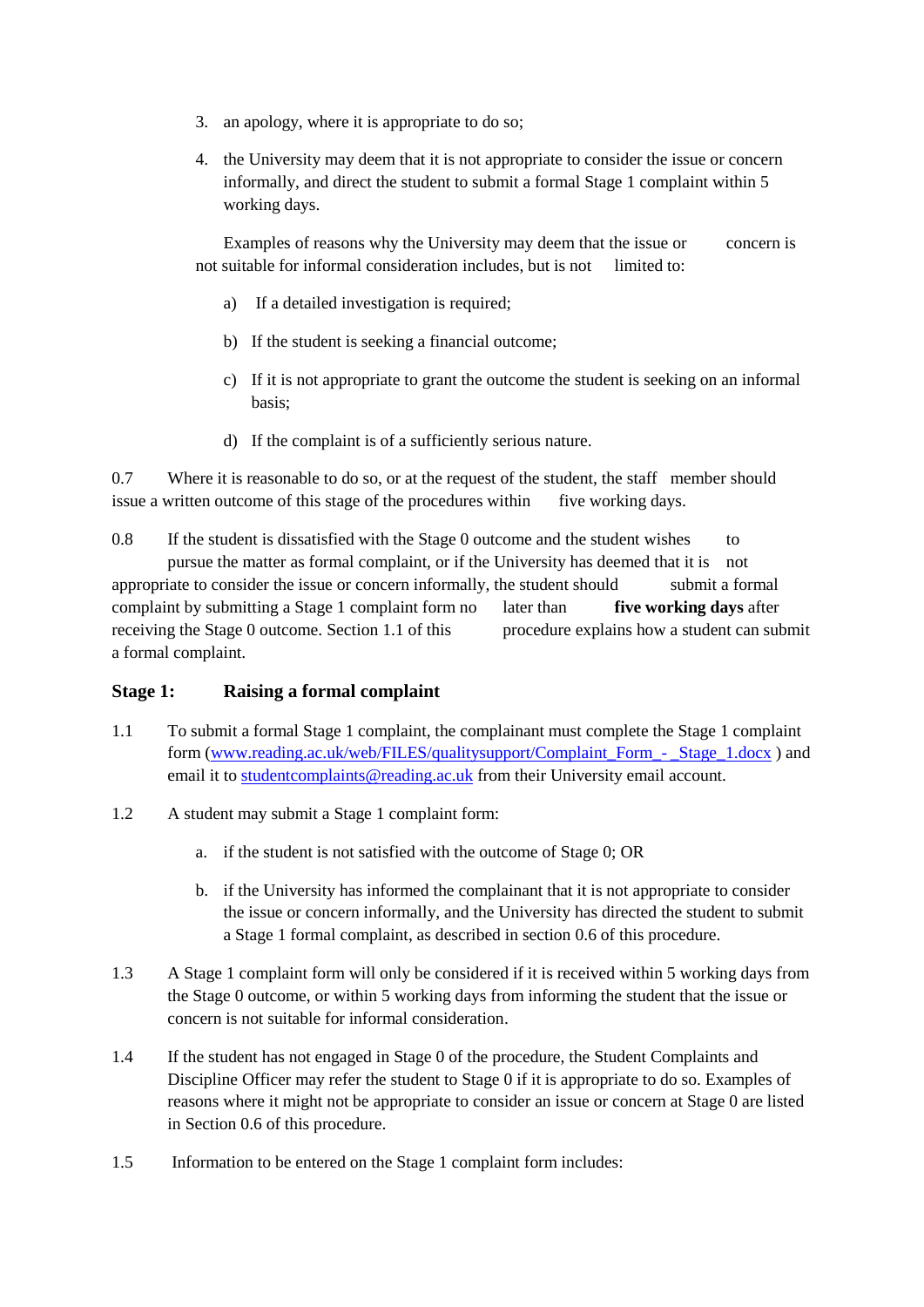- complainant's name, address, contact telephone numbers, University email address, student number and programme of study;
- the nature of the complaint (attaching any supporting evidence where available);
- an outline of the steps taken to resolve the complaint informally at Stage 0, if applicable;
- details of the outcome the complainant is seeking.

1.6 Receipt of the complaint will be acknowledged by the Student Complaints and Discipline Office within three working days (subject to the availability of the relevant contact).

1.7 The Student Complaints and Discipline Office will then refer the complaint to the person responsible for the area within which the complaint arose. In the majority of cases this will be the Head of School, the Head of Programme (for HBS students), the Dean of Postgraduate Research Studies (for PGR students), the Head of Function, or equivalent. This person shall be responsible for investigating the complaint and issuing the Stage 1 outcome letter and Stage 1 investigation report.

1.8 The Stage 1 complaint shall be allocated to a member of staff who has had no previous involvement in the matter. The name of the person conducting the Stage 1 investigation will not normally be confidential.

1.9 The University will be vigilant to complaints which require swift resolution. Example of this includes, but is not limited to: complaints which involve an allegation of serious harm, medical evidence that a complaint is having a significant impact on the student's health, complaints relating to serious service failure or delay and highly sensitive complaints. However, the University

must balance the requirement to investigate complaints thoroughly with the desire for swift resolution.

1.10 Normally, the staff member investigating the complaint will offer to interview the student to facilitate the investigation, and the student shall have the right to be accompanied by a 'friend'. Another member of staff will Minute the meeting and the student shall receive a copy of the Minutes.

1.11 The Stage 1 outcome letter and the Stage 1 investigation report will normally be emailed to the student within **20 working days of submission of the Stage 1 complaint form**, unless a complex or prolonged investigation is required, in which case the complainant will be kept informed of the likely timescales.

1.12 If the staff member investigating the complaint upholds the complaint and

recommends that the University should issue a remedy, the staff member investigating the complaint should receive approval from the Pro-Vice- Chancellor (Teaching and Learning). The student should then be informed of when the appropriate remedy will be implemented.

1.13 The member of staff who completed the Stage 1 investigation shall send a copy of Stage 1 outcome letter and the Stage 1 investigation report to student complaints@reading.ac.uk. The Student Complaints and Discipline Officer shall email the Stage 1 outcome letter and the Stage 1 investigation report to the complainant.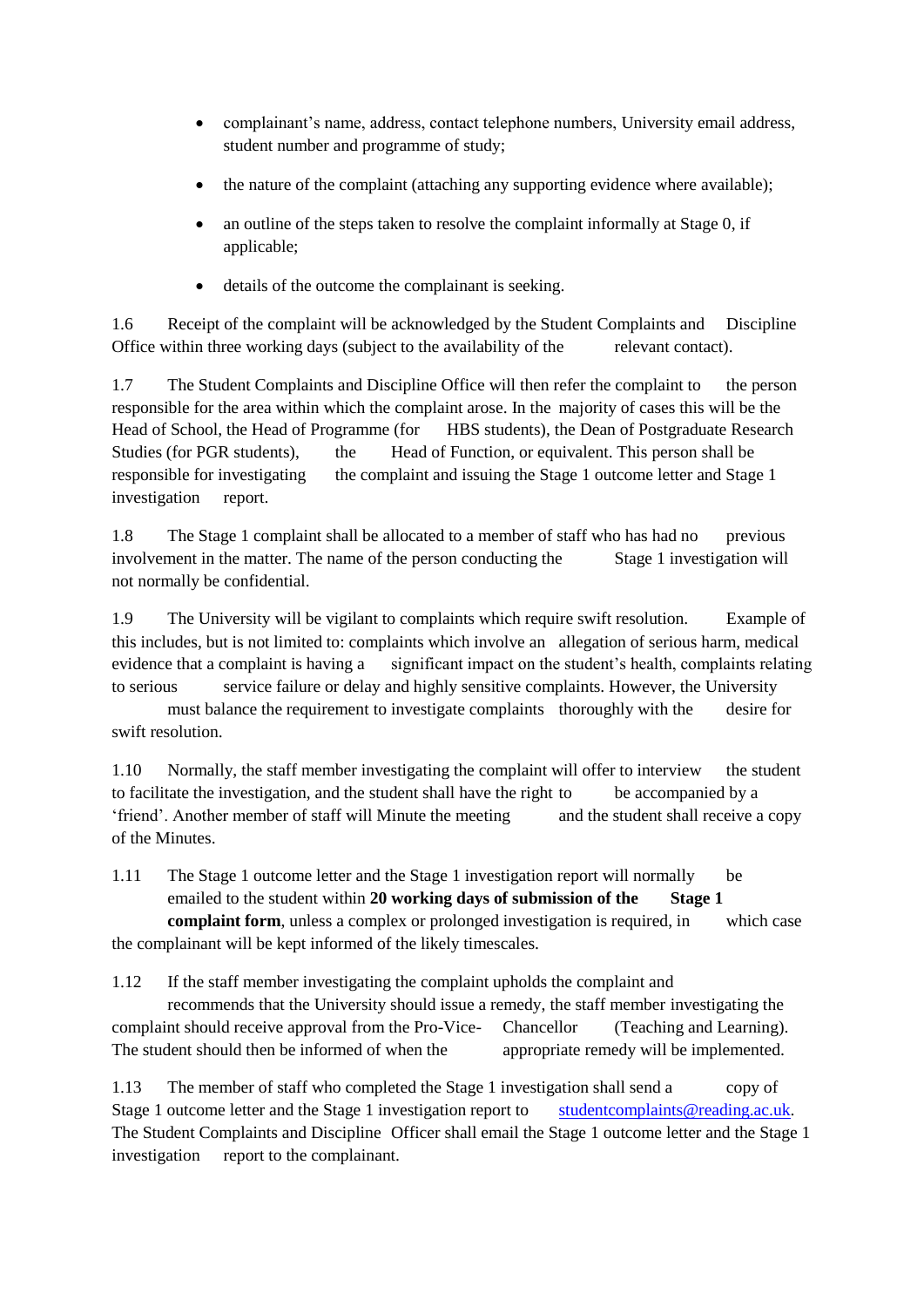- 1.14 The Stage 1 outcome letter should include:
	- the procedure(s) followed;
	- whether the complaint is upheld, partially upheld or not upheld;
	- the remedy for the complaint, if the complaint is upheld or partially upheld;
	- inform the student that they may request a review of the outcome at Stage 2.

The Stage 1 investigation report should include:

- A report of the complaint and the findings;
- Minutes of any interviews/meetings held to investigate the complaint;
- A copy of all evidence considered relating to the complaint;
- A copy of correspondence with the student, and any relevant emails between University staff.

1.15 The Stage 1 complaint and the response will be formally recorded, and anonymised details will be reported to the Student Experience Committee.

1.16 If the complainant is not satisfied with the Stage 1 investigation or its outcome, they may wish to pursue the complaint at Stage 2 of the Procedure. If the student wishes to request a Stage 2 review of the complaint, they must submit a Stage 2 complaint form within **5 working days** of receiving the Stage 1 outcome letter and the Stage 1 investigation report.

#### **Stage 2: Review stage**

2.1 If the complainant is not satisfied with the Stage 1 investigation or its outcome, they may wish to pursue the complaint at Stage 2 of the Procedure.

2.2 If the student wishes to request a Stage 2 review of the complaint, they must email a Stage 2 complaint form [\(https://www.reading.ac.uk/web/FILES/stdserv/Complaint-Form-Stage-](https://www.reading.ac.uk/web/FILES/stdserv/Complaint-Form-Stage-2.pdf)[2.pdf\)](https://www.reading.ac.uk/web/FILES/stdserv/Complaint-Form-Stage-2.pdf) to [studentcomplaints@reading.ac.uk](mailto:studentcomplaints@reading.ac.uk) from their University email account within **5 working days** of receiving the Stage 1 outcome letter and the Stage 1 investigation report.

2.3 The complainant should also include:

- the Stage 1 outcome letter and Stage 1 investigation report
- a statement of why the complainant remains dissatisfied;
- details of the outcome the complainant is seeking.
- 2.4 The University Secretary (or his nominee) will review the complaint and determine:
	- whether the Stage 1 outcome was reasonable in the circumstances;
	- whether the relevant procedure(s) were followed;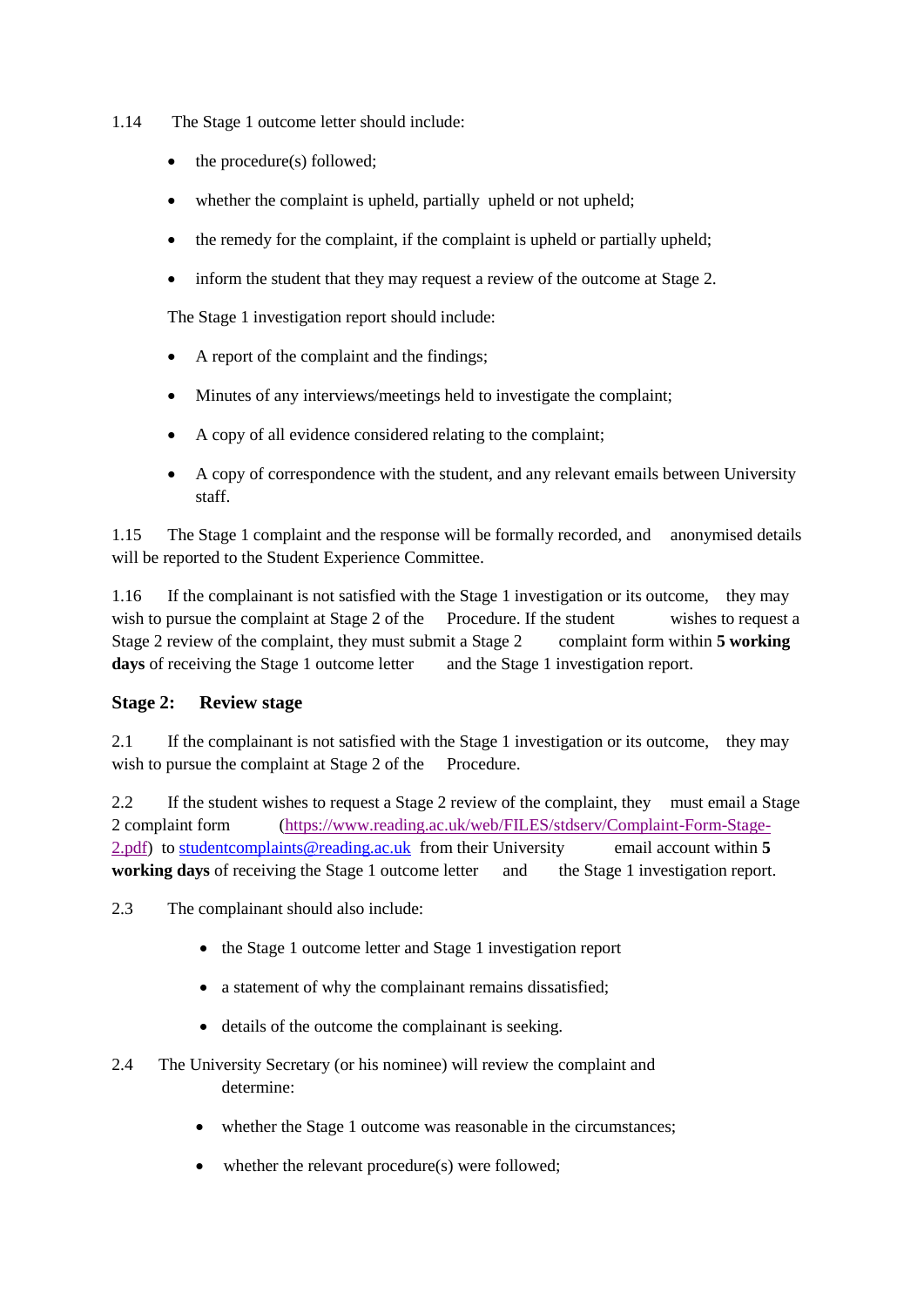- whether the student has been provided with clear reasons for the outcome of the complaint at Stage 1.
- consider any new information which the student was unable to provide for valid reasons earlier the process; and
- consult as appropriate with a view to determining a suitable resolution of the complaint.

2.5 The Stage 2 review will not usually consider the issues afresh or involve a further investigation.

2.6 The University Secretary will submit a report to the Pro-Vice-Chancellor (Teaching and Learning), with a recommendation as to remedy, if appropriate. The Pro-Vice-Chancellor will issue the University's formal Stage 2 response to the complainant. A full response will normally be sent within **30 working days** of submission of the Stage 2 complaint, unless delay is unavoidable, in which case the complainant will be kept informed of the likely timescales.

2.7 In cases where the University Secretary has been involved at an earlier stage of the Procedure, the independent review at Stage 2 will be carried out by an alternative senior member of University staff.

2.8 The Stage 2 complaint and the response will be formally recorded, and anonymised details will be reported to the Student Experience Committee and the University Council.

2.9 Stage 2 of the Student Complaints Procedure concludes the University's procedures in relation to complaints, and will the complainant will normally be issued with a Completion of Procedures Letter.

2.10 If the student remains dissatisfied with the outcome of the complaint it may be possible to apply for an external review of the complaint to the Office of the Independent Adjudicator for Higher Education (OIA) providing that the complaint is eligible under the OIA's rules. Such an application must be received by the OIA within 12 months of the date of the University's Completion of Procedures letter.

#### **3. Recording, reporting and learning from complaints**

3.1 Following the outcome of an upheld or partially upheld complaint, the Pro-Vice-Chancellor (Teaching and Learning) will be responsible for formally deciding what corrective action should be implemented, if any. This shall be reported annually to the Student Experience Committee. The report shall not identify the student and appropriate levels of confidentiality will be maintained.

3.2 Examples of corrective action may include, but is not limited to, a change to policy, process or practice and relevant staff training.

3.3 Stage 1 and Stage 2 complaints shall be recorded and reported to the Student Experience Committee annually.

3.4 The following details will be recorded and reported:

The complainant's programme and part of study